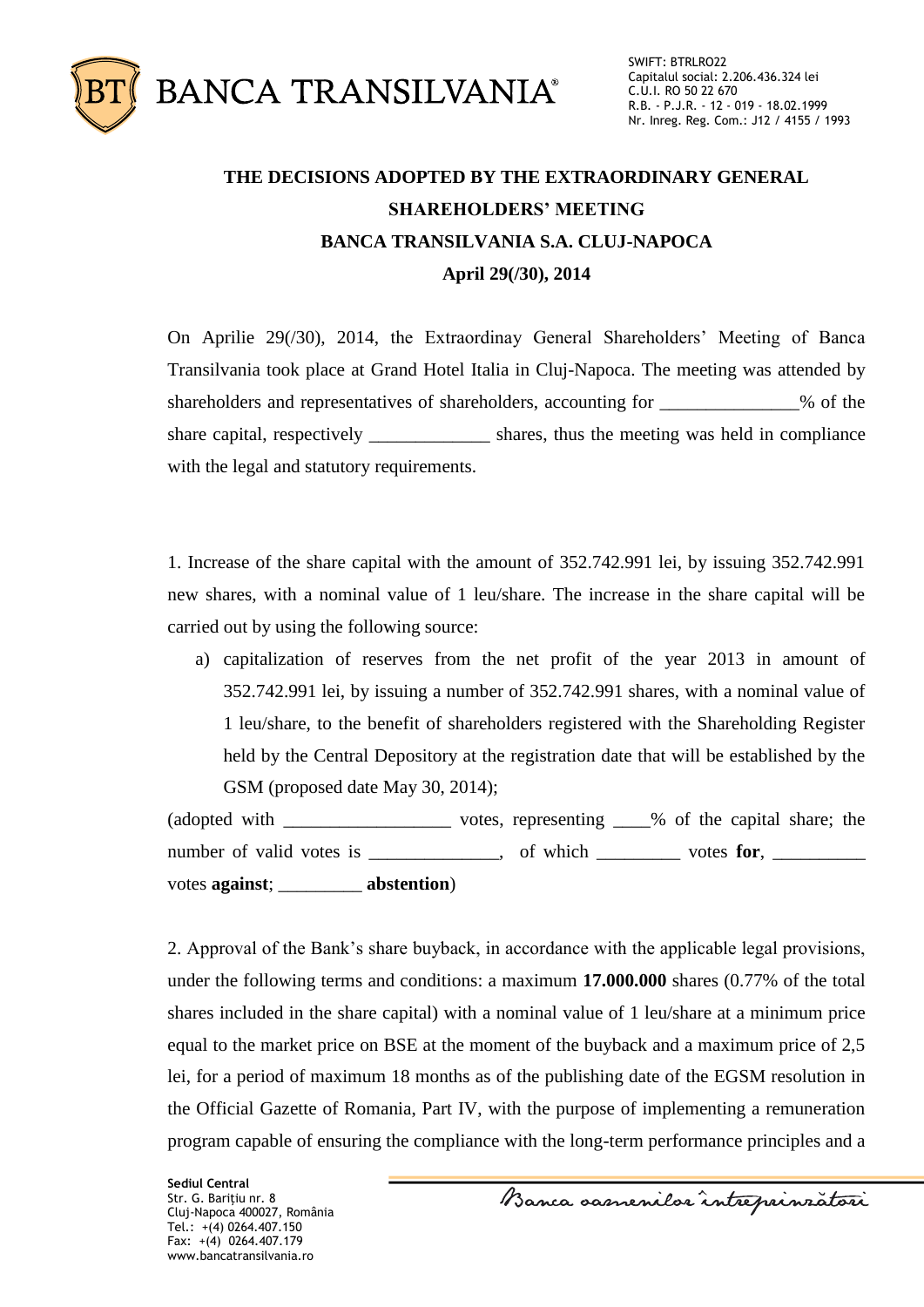share retention program for a period of at least 3 years, and the granting of a mandate for the Council of Administration for the enforcement of this resolution.

(adopted with \_\_\_\_\_\_\_\_\_\_\_\_\_\_\_\_\_\_\_\_\_\_\_ votes, representing \_\_\_\_% of the capital share; the number of valid votes is \_\_\_\_\_\_\_\_\_\_, of which \_\_\_\_\_\_\_ votes for, \_\_\_\_\_\_\_\_ votes **against; \_\_\_\_\_\_\_\_\_ abstention)**

3. Modification of the Constitutional Act as follows:

- Additions to Article 6 Object of activity, according to NACE codes:
- *6612 – Brokering of financial deals*
- Modification to art. 12 General meetings let. b)

*Each shareholder may participate in the General Meetings, either in person or by a special power of attorney given in original to another person, who may or may not be a shareholder in the Bank, under legal conditions. Such a power of attorney shall be submitted to the Bank five days before the date scheduled for the meeting. Legal entities are represented in the general meetings by their legal representatives or other authorized persons.*

• Modification to art.  $12 - \text{General Meeting} - \text{let. d}$  para. 1, as follows:

*The General Meetings may be ordinary or extraordinary. General Meetings shall be convened by the Council of Administration, according to the law. The convening notice for any GSM shall be published in the Official Gazette and in one of the newspapers with national circulation and shall include the date and place of the meeting and the agenda, clearly indicating all the issues to be debated. The deadline for the meeting shall not be earlier than 30 days after the publication of the convening notice.*

- Removal of Art. 12, para. 1 and 2, let.  $e$ ) General Meetings
- Modification of art. 13 Council of Administration let. d), as follows:

*After obtaining all prior authorizations from legal authorities, the signatures of the members of the Council of Administration will be submitted to the Trade Registry. If this obligation is not fulfilled, the administrator in question is considered to be divested of his/her rights.* 

• Modification to art.  $13$  – Council of Administration – let. e), sub-point. a), as follows:

Banca samenilor intreprinzatori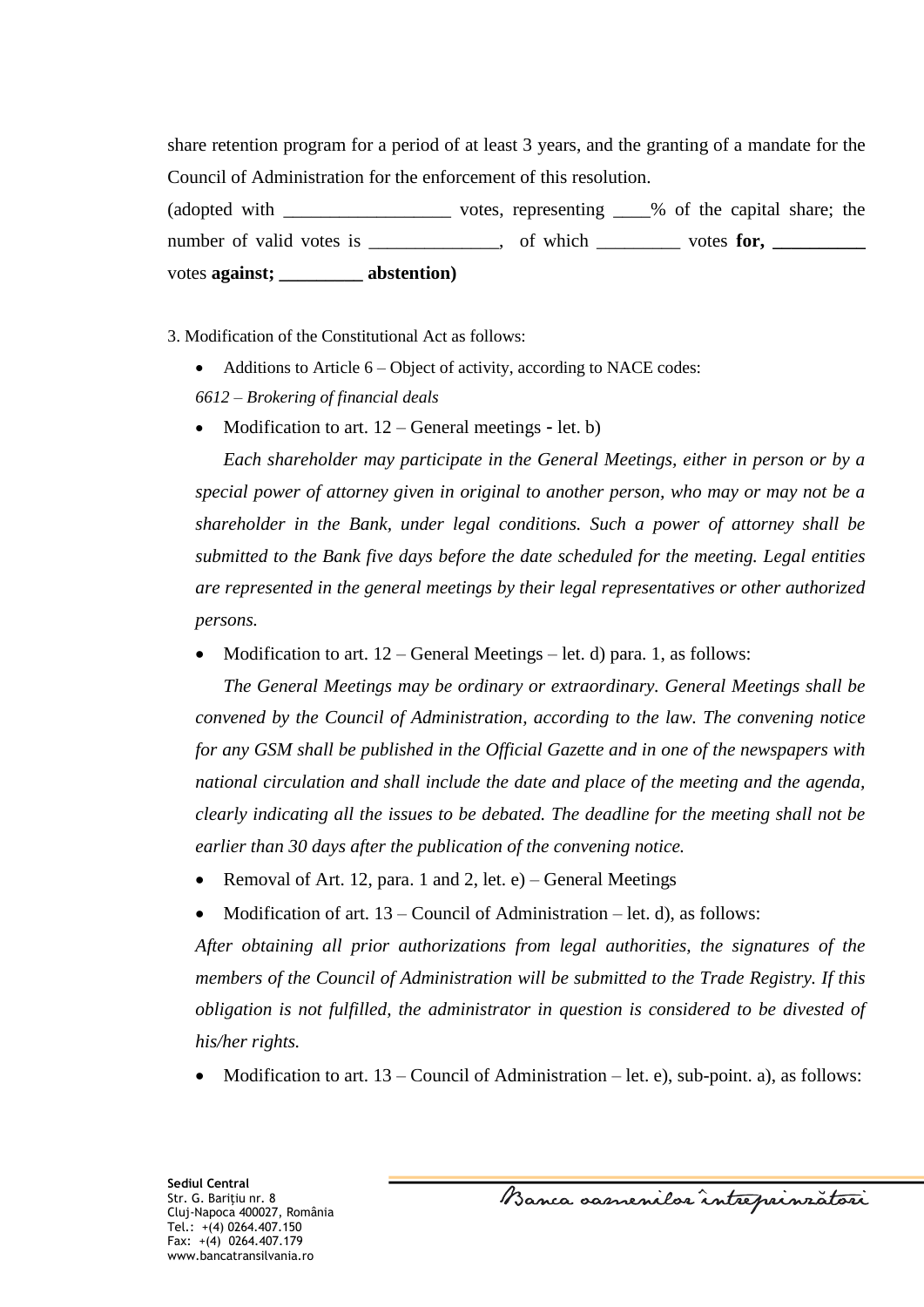*To approve the Rules for Organization and Administration, the Code of Ethics and Conduct, the organization chart, as well as the principles for staff remuneration and retention;*

- Removal of let. e), sub-point b) of art. 13 Council of Administration
- Modification of art.  $13 -$ Council of Administration let. e), sub-point c), as follows: *To approve the internal rules of the bank; the Council of Administration may mandate the approval of the internal rules to the Leaders' Committee and/or other specific committees, as applicable;*

 Modification of art. 13 – Council of Administration – let. e), sub-point d), as follows: *to approve, as applicable and under competences, financing contracts for the bank's current business;*

 Modification of art. 13 – Council of Administration – let. e), sub-point h), as follows: *to appoint and to revoke, any time and in a justified manner, the Bank's leaders (Chief Executive Officer and deputy CEOs) and to establish the remuneration and the mandate period for each of them, as well as to appoint and to revoke, any time and in a justified manner the executive managers, managers in the Head Office and the managers of branches and to determine their powers and duties;*

 Modification of art. 13 – Council of Administration – let. e), sub-point i), as follows: *to approve loans over the competence limits of the Committee for Credit Policy and Approvals, at the proposal of the Committee;*

Modification of art.  $13$  – Council of Administration – let. e) sub-point j), as follows: *to approve the position of a partner with unlimited responsibility in other competing companies for the Bank Leaders;*

Modification to art.  $13$  – Council of Administration – let. e) sub-point l), as follows: *to approve the Bank's participation with capital in other companies (respectively to adopt decisions to create companies, to acquire shares in other entities, to increase or decrease capital participations, disposal/sale of participations);*

- Removal of Art. 13, let. e), sub-point  $n$ ) Council of Administration
- Modification of art. 13 Council of Administration let. e) sub-point r), as follows:

Banca samenilor intreprinzatori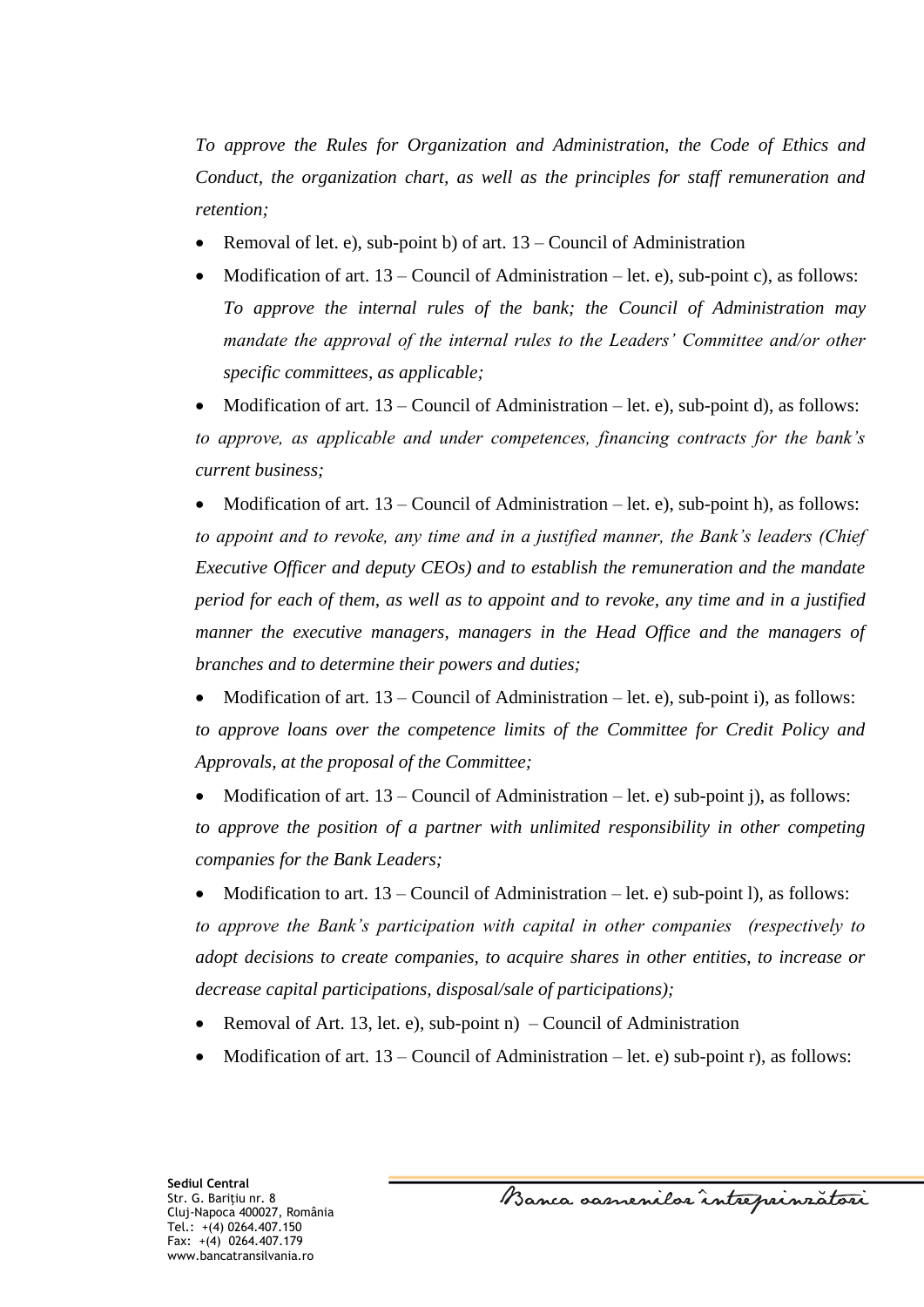*to establish the complete annual earnings for key personnel; the CA may delegate this competence to a CA committee;*

Modification of art.  $13$  – Council of Administration – let. e) sub-point w), as follows: *to approve any loan, guarantee or obligation assumed in derogatory conditions in line with the BT internal rules;* 

Modification of art.  $13$  – Council of Administration – let. f), para. 1) and 2), as follows:

*The Council of Administration shall meet at the headquarters of the Bank at least once a month or any time it is considered to be necessary, with an attendance of at least half of the number of its members. The convening notices must be sent to all members of the Council of Administration and shall include the place, the time and the agenda of the meeting. The members of the Council of Administration may take part in the meeting by telephone and that aspect is to be recorded in the minutes of the meeting. No decision can be taken on issues that are not included in the agenda, except for cases of emergency and provided that such decision is ratified in the following meeting by the members who were not present when it was taken. The Council of Administration shall be presided by the chairman or, in his absence, by a member of the Council of Administration appointed for this purpose. The decisions of the Council of Administration shall be taken (1) with an absolute majority vote of the present members and (2) with at least half of the total number of administrators and each such decision must be included in the minutes to be signed by the Chairman and the members of the Council of Administration. Participation in Council of Administration meetings can also take place via remote communication devices (video conference, telephone conference etc).* 

*Between two CA meetings, in case of urgent matters, resolutions may be submitted electronically to all Council members, with the same rules regarding quorum for approval being applicable for such decisions.*

- Modification of art.  $13$  Council of Administration let. f), para. 3 sub-point f) *the appointment or the dismissal of any bank leader;*
- Modification of art. 13 Council of Administration let. f), para. 4:

*The notices for meetings must be given to each member of the Council of Administration at least 5 days prior to the proposed date of the meeting and such notices shall include an*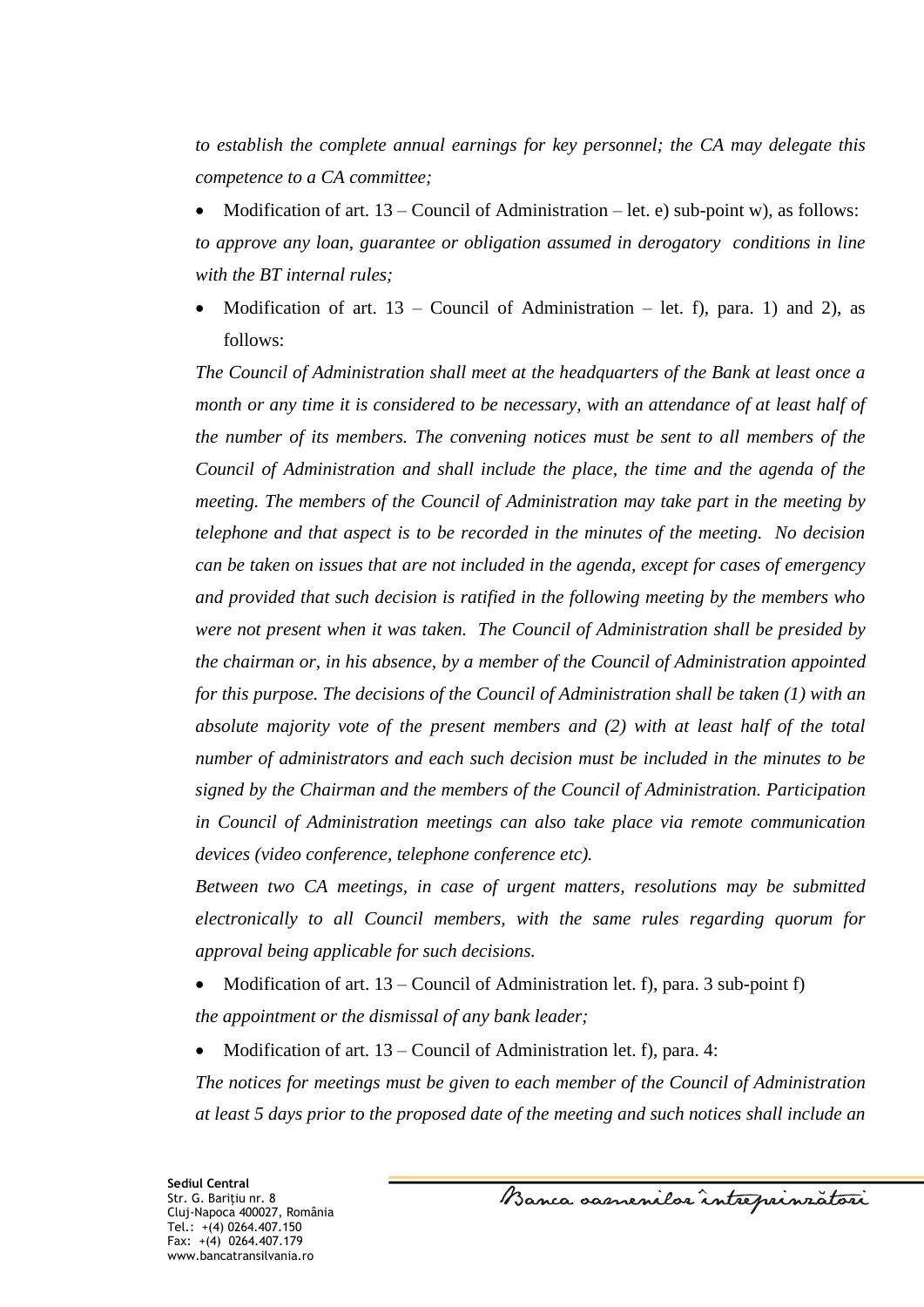*agenda with the items to be discussed during the meeting, unless the meetings are extraordinary (convened for matters of urgency), in which case the notice is to be sent at least 48 hours before such meeting to each member (together with an agenda of the extraordinary meeting).*

 Modification of art. 14 – the Leaders' Committee and Executive Management Committee – will be named "Leaders Committee", and the article will be modified as follows:

## *Leaders' Committee*

*The management, organization and coordination of the bank's current business is ensured by the leaders (directors) of the bank (Chief Executive Officers and deputy CEOs), appointed by the Council of Administration, who together form the Leaders' Committee.* 

*The Chief Executive Officers and deputy CEOs will form together the Leaders' Committee.* 

*The Council of Administration mandates the bank's leaders to exercise jointly the powers of organization and management of the bank's activity. The bank leaders are vested with the rights, obligations and responsibilities provided in the relevant legislation and the Constitutional Act for the activities they coordinate according to the bank's organization chart. The leaders may, based on the received mandate, delegate some of their responsibilities in a clear and transparent way to specific committees/other structures or individually to executive managers and mid-level managers.*

*The Leaders' Committee shall adopt decisions by consensus; in case of disagreement, the subject will be forwarded to the Council of Administration. The Bank is validly bound in property related operations and current business in line with the internal regulations.*

- Removal of Art. 15 Management
- Modification of art. 16 Financial Auditors, by removing para. 1;
- Modification of art. 17 Bank's Books, Balance Sheet and Profit Distribution let. a), as follows:

*The Bank shall keep its books in line with the applicable legal provisions.*

 Modification of art. 17 – Bank's Books, Balance Sheet and Profit Distribution – let. b) as follows:

**Sediul Central** Str. G. Bariţiu nr. 8 Cluj-Napoca 400027, România Tel.: +(4) 0264.407.150 Fax: +(4) 0264.407.179 www.bancatransilvania.ro

Banca samenilor intreprinzatori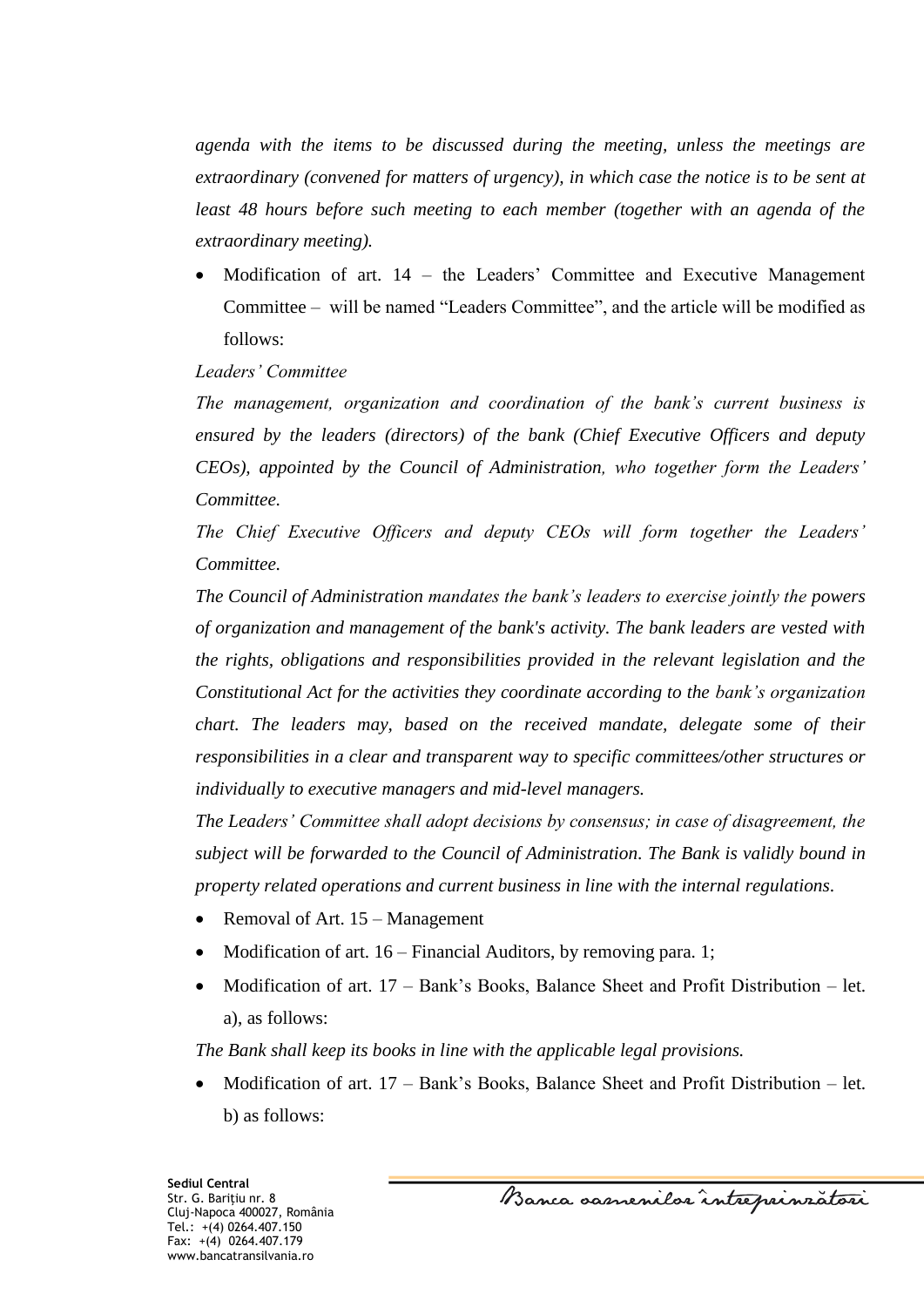*The Council of Administration must make available to the shareholders information about the shareholding structure, as well as about the debates in the General Meetings and release, upon request, excerpts of such documents, at the expense of the shareholders.*

 Modification of art. 17 – Bank's Books, Balance Sheet and Profit Distribution – let. d) as follows:

*The Council of Administration shall prepare and present to the financial auditors in view of the preparation of the report to the General Meeting, the balance sheet of the previous fiscal year, the profit and loss account together with the report and any other underlying documents. The balance sheet and the profit and loss account shall be prepared in accordance with the law.*

 Modification of art. 17 – Bank's Books, Balance Sheet and Profit Distribution – let. e) as follows:

*The financial auditors shall verify if the financial statements are prepared according to the accounting regulations in force and shall prepare an audit report signed by the person who is authorized according to the law. The annual financial statements, together with the proposed profit distribution as well as the administrators' report for the related financial exercise are submitted for approval to the General Shareholders Meeting. The annual financial statements, duly approved, together with the administrators' report and the audit report shall be published according to the legislation in force. The General Shareholders' Meeting approves the amount of the annual bonuses, the remuneration of the members of the Council of Administration, of the Executive Management Committee as well as the amount and the purpose of the reserve fund, the special reserves and other funds under the law.*

- Removal of art. 19 let. b) Personnel
- Modification of art. 19 let. c) Personnel as follows:

*The members of the Council of Administration, the bank's leaders and all bank employees, irrespective of their position, must respect the legal rules in force, including those on keeping professional secrets in the banking field.* 

Removal of art. 19 let. d) – Personnel

Banca samenilor intreprinzatori